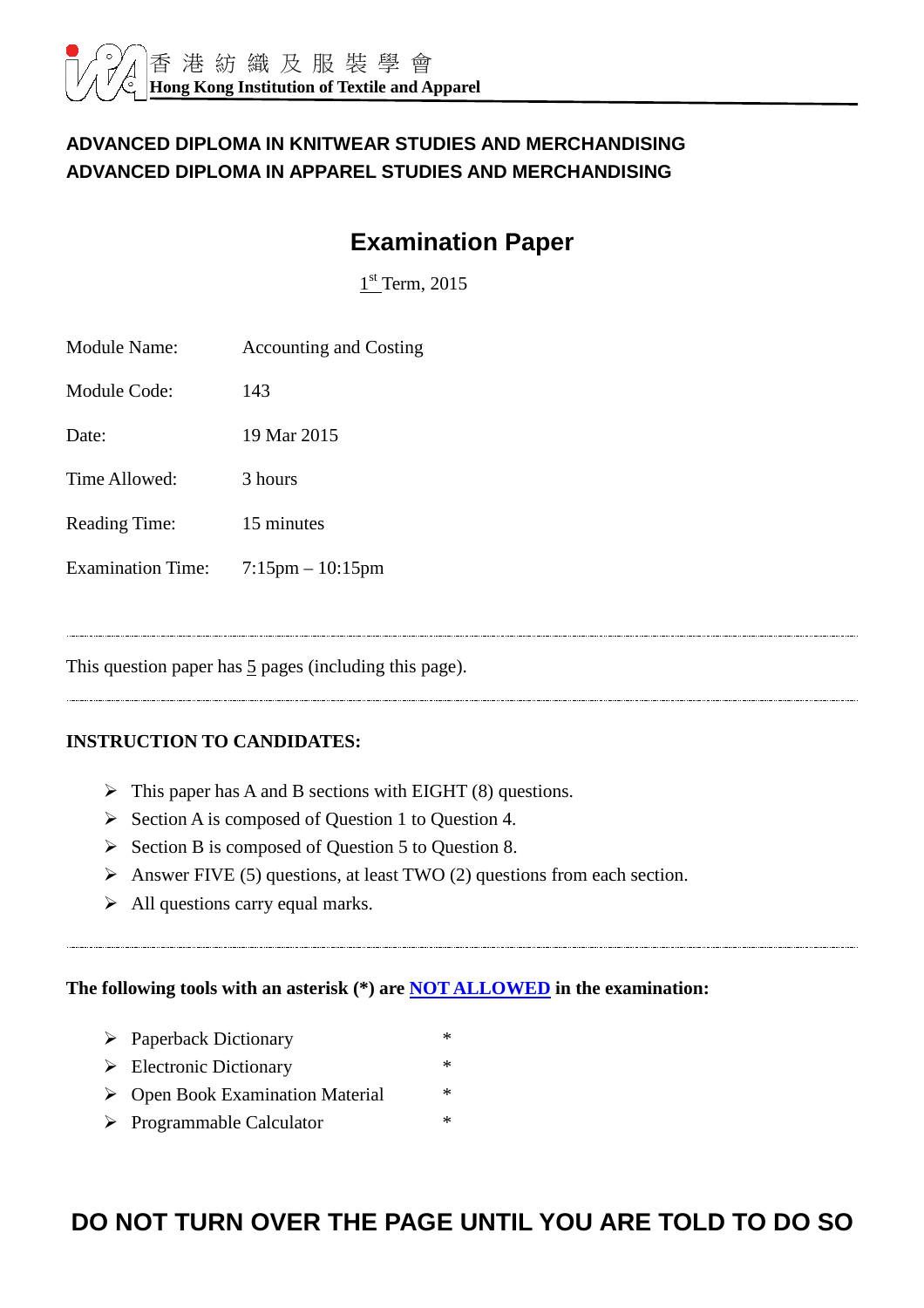## **Section A**

**Question 1 to Question 4** 

**Choose at least TWO questions**

## **Question 1**

**(a)** The director of Chan's Garments Co. has submitted the following sales and cost information of the company for the year ended December 31 2014.

| 1.   | 200,000 units of jeans were produced and sold | \$8,000,000 |          |
|------|-----------------------------------------------|-------------|----------|
| 2.   | Direct Materials                              | \$2,500,000 |          |
| 3.   | Direct labour                                 | \$2,000,000 |          |
| 4.   | Variable overhead                             | \$1,000,000 |          |
| 5.   | Fixed overhead                                | \$900,000   |          |
| 6.   | Selling expenses (Variable)                   | \$500,000   |          |
| 7.   | Administrative expenses (Fixed):              | \$600,000   |          |
|      | You are required to:                          |             |          |
| (i)  | calculate total marginal contribution.        |             | (7 %)    |
| (ii) | calculate marginal contribution per unit.     |             | $(7 \%)$ |
|      | (iii) calculate the breakeven sales quantity. |             | (7 %)    |

- (iv) calculate the sales quantity if the desired net profit is \$1,000,000. **(7 %)**
- **(b)** The financial information of Chow's Garments Co. for 2013 and 2014 are shown below:

|                                                                   |               | For the year ended 31 December |  |  |
|-------------------------------------------------------------------|---------------|--------------------------------|--|--|
|                                                                   | 2014 (\$'000) | 2013(\$'000)                   |  |  |
| Sales                                                             | 40,000        | 30,000                         |  |  |
| Opening stock                                                     | 5,000         | 4,000                          |  |  |
| Purchase                                                          | 26,000        | 16,000                         |  |  |
| Less: Closing Stock                                               | 7,000         | 5,000                          |  |  |
| Cost of goods sold                                                | 24,000        | 15,000                         |  |  |
| <b>Gross Profit</b>                                               | 16,000        | 15,000                         |  |  |
| Less: Operating expenses                                          | 15,600        | 14,100                         |  |  |
| Profit (before tax and interest)                                  | 400           | 900                            |  |  |
| Fixed assets, cost                                                | 4,000         | 4,000                          |  |  |
| Less: Provision for depreciation                                  | 1,600         | 800                            |  |  |
| Current assets                                                    |               |                                |  |  |
| <b>Stock</b>                                                      | 7,000         | 5,000                          |  |  |
| <b>Trade Debtors</b>                                              | 6,000         | 4,000                          |  |  |
| Cash at Bank                                                      | 200           | 300                            |  |  |
| <b>Current Liabilities</b>                                        |               |                                |  |  |
| Trade creditors                                                   | 8,000         | 5,000                          |  |  |
| The balance of Trade Debtors at December 31, 2012 is \$4,000,000. |               |                                |  |  |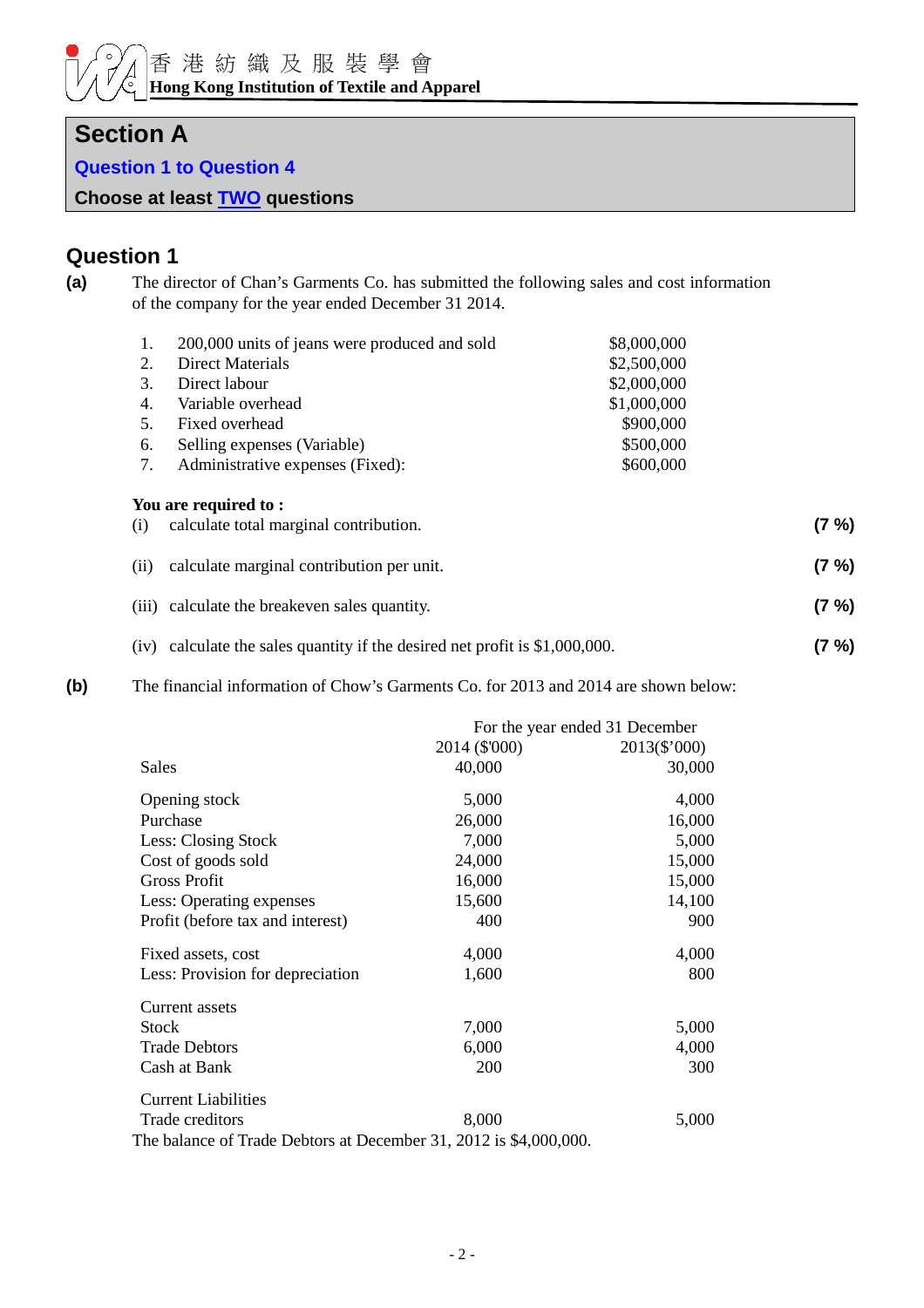You are required to calculate the following accounting ratios for 2013 and 2014:

| (i)  | Current ratio                           | $(12\%)$ |
|------|-----------------------------------------|----------|
| (ii) | Quick ratio                             | $(12\%)$ |
|      | (iii) Stock turnover period (in days)   | $(12\%)$ |
|      | (iv) Debtors Collection period(in days) | $(12\%)$ |
| (v)  | Gross profit margin                     | $(12\%)$ |
|      | (vi) Net profit margin                  | $(12\%)$ |

### **Question 2**

**(a)** Ho's Garments Co. operates three production cost centres (for jeans, shirts, and pants) and one factory service cost centre. The total overhead of factory service centre is to be apportioned among the production cost centres on the basis of direct wages of each production cost centre.

The overheads incurred by the four cost centres for accounting year ended 31 December 2014 were rent \$1,200,000, electricity \$80,000, repairs to equipment \$20,000, depreciation of equipment \$800,000 and supervision expenses \$400,000.

The basis of apportionment of overheads to the four cost centres is shown below:

|    | Overhead                  | Basis of apportionment |
|----|---------------------------|------------------------|
| 1. | Rent                      | Area                   |
| 2. | Electricity               | Area                   |
| 3. | Repairs to equipment      | Value of equipment     |
| 4. | Depreciation of equipment | Value of equipment     |
| 5. | Supervision expenses      | Number of employees    |

The following information about the cost centres is available and is to be used as overhead apportionment basis:

|                     |             | Cost centres  |           |            |
|---------------------|-------------|---------------|-----------|------------|
|                     | Jeans       | <b>Shirts</b> | Pants     | Factory    |
|                     |             |               |           | service    |
| Area, sq. metre     | 800         | 600           | 400       | <b>200</b> |
| Value of equipment  | \$400,000   | \$300,000     | \$200,000 | \$100,000  |
| Number of employees | 100         | 50            | 40        | 10         |
| Direct wages        | \$1,000,000 | \$600,000     | \$400,000 |            |

You are required to apportion the overheads to the four cost centres. Firstly by primary apportionment (60%) and secondly by secondary apportionment (20%)

**(80 %)**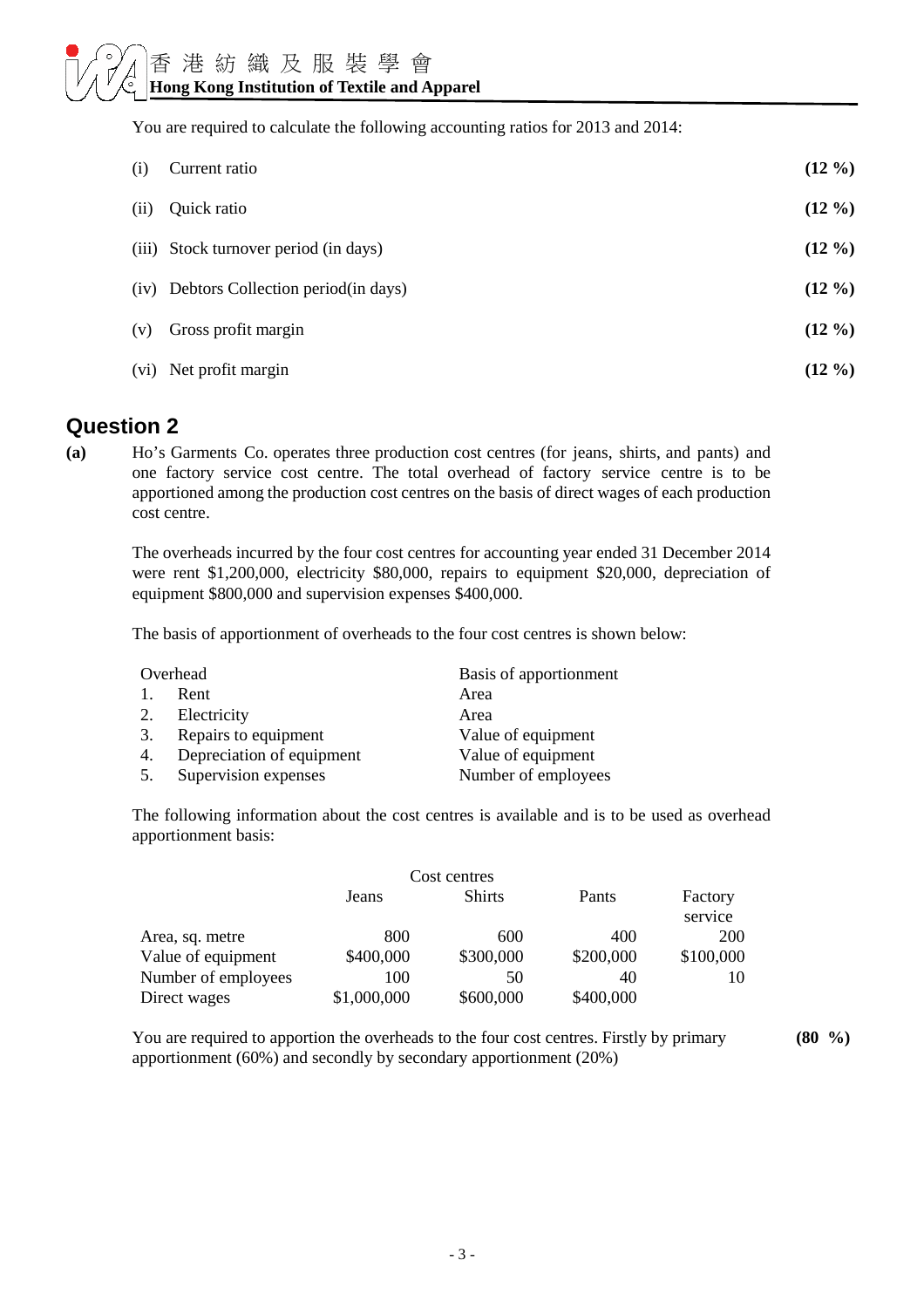#### **Question 2**

**(b)** The management of Au's Garments Co. is considering the following investment proposals:

| Date              | Project<br>A<br>(Production)<br>and sales of<br>Jeans)<br>Cash inflow/ | Project B<br>(Production and<br>sales of<br>Shirts)<br>Cash inflow/ | Project C<br>(Production<br>and sales of<br>Pants)<br>Cash inflow/ | Project D<br>(Production<br>and sales of<br>Sport Jackets)<br>Cash inflow/ |
|-------------------|------------------------------------------------------------------------|---------------------------------------------------------------------|--------------------------------------------------------------------|----------------------------------------------------------------------------|
|                   |                                                                        | (Cash outflow) (Cash outflow)                                       | (Cash outflow)                                                     | (Cash outflow)                                                             |
|                   | S                                                                      | S                                                                   | S                                                                  | S                                                                          |
| 1 January, 2016   | (60,000)                                                               | (60,000)                                                            | (60,000)                                                           | (60,000)                                                                   |
| 31 December, 2016 | 15,000                                                                 | 60,000                                                              | 40,000                                                             | 20,000                                                                     |
| 31 December, 2017 | 15,000                                                                 | 60,000                                                              | 20,000                                                             | 20,000                                                                     |
| 31 December, 2018 | 15,000                                                                 | 20,000                                                              | 30,000                                                             | 20,000                                                                     |
| 31 December, 2019 | 15,000                                                                 | 20,000                                                              | 30,000                                                             | 60,000                                                                     |
| 31 December, 2020 | 80,000                                                                 | 20,000                                                              | 90,000                                                             | 60,000                                                                     |

Additional information:

Au's Garments Co. can choose one project out of the four proposed projects only. All the projects are independent.

You are required to rank the above projects with the Payback period investment appraisal method. **(20 %)**

## **Question 3**

**(a)** Law's Garments Co. produces and sells two products – Pants and Shirts. The sales and cost information of current situation is shown below:

|                               | Pants     | <b>Shirts</b> |
|-------------------------------|-----------|---------------|
| Sales (in units)              | 400,000   | 600,000       |
|                               | S         |               |
| Sales amount                  | 8,000,000 | 12,000,000    |
| Direct materials              | 3,000,000 | 4,500,000     |
| Direct labour                 | 2,000,000 | 3,000,000     |
| Variable overhead             | 1,000,000 | 1,000,000     |
| Fixed overhead                | 400,000   | 600,000       |
| Variable selling expenses     | 400,000   | 500,000       |
| Fixed administrative expenses | 600,000   | 400,000       |

The management is considering following two proposals submitted by the sales manager.

 Proposal 1: To increase 15% in production and sales quantity of pants and reduce production and sales of shirts by 3,000 units.

 Proposal 2: To reduce production and sales quantity of pants by 2,000 units and increase production and sales of shirts by 10%.

 You are required to advise the management and give recommendation on the two proposals mentioned above. **(50 %)**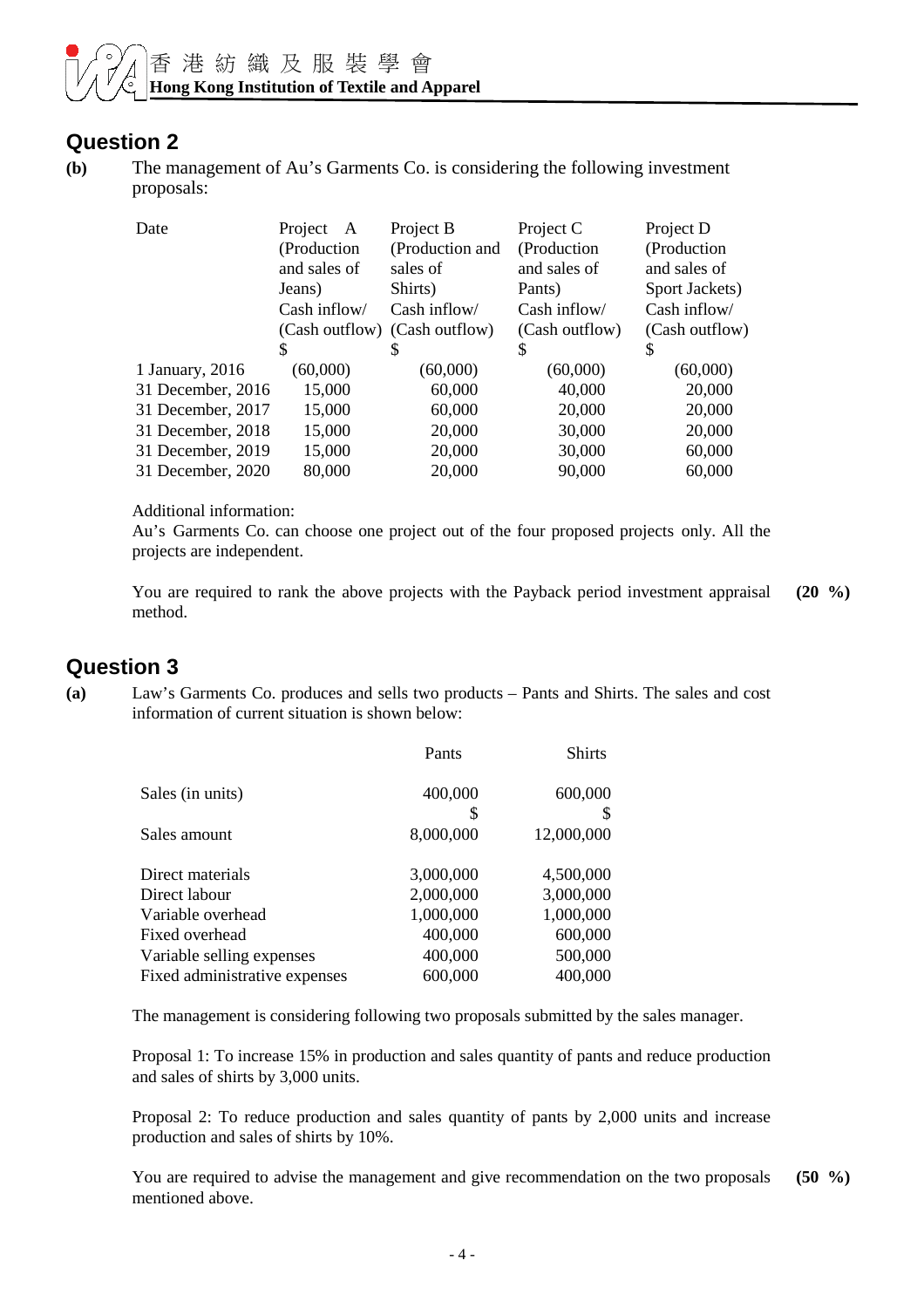**(b)** So's Garments Co. has prepared following budgeted information from September to December, 2015.

|                              | S         |         |          |          |
|------------------------------|-----------|---------|----------|----------|
|                              | September | October | November | December |
| Sales                        | 60,000    | 60,000  | 60,000   | 80,000   |
| <b>Purchase of Materials</b> | 30,000    | 30,000  | 30,000   | 40,000   |
| <b>Expenses</b>              | 10,000    | 10,000  | 10,000   | 12,000   |
| (including depreciation)     |           |         |          |          |
| Depreciation                 | 500       | 500     | 1,000    | 1,000    |

#### **Additional information:**

- 1. 40% of sales is collected in the same month of sales and the remaining 60% of sales is expected to be received one month after date of sale.
- 2. All purchases are paid one month after date of purchase.
- 3. All expenses will be paid one month after the date at which the expenses incur.
- 4. Furniture for \$30,000 is planned to be purchased and paid in October, 2015.
- 5. Profit tax for \$10,000 will be paid in December, 2015.
- 6. The budgeted cash balance at 1 October, 2015 is \$95,000.

You are required to prepare a monthly cash budget for the three months ending 31 December, 2015. **(50 %)**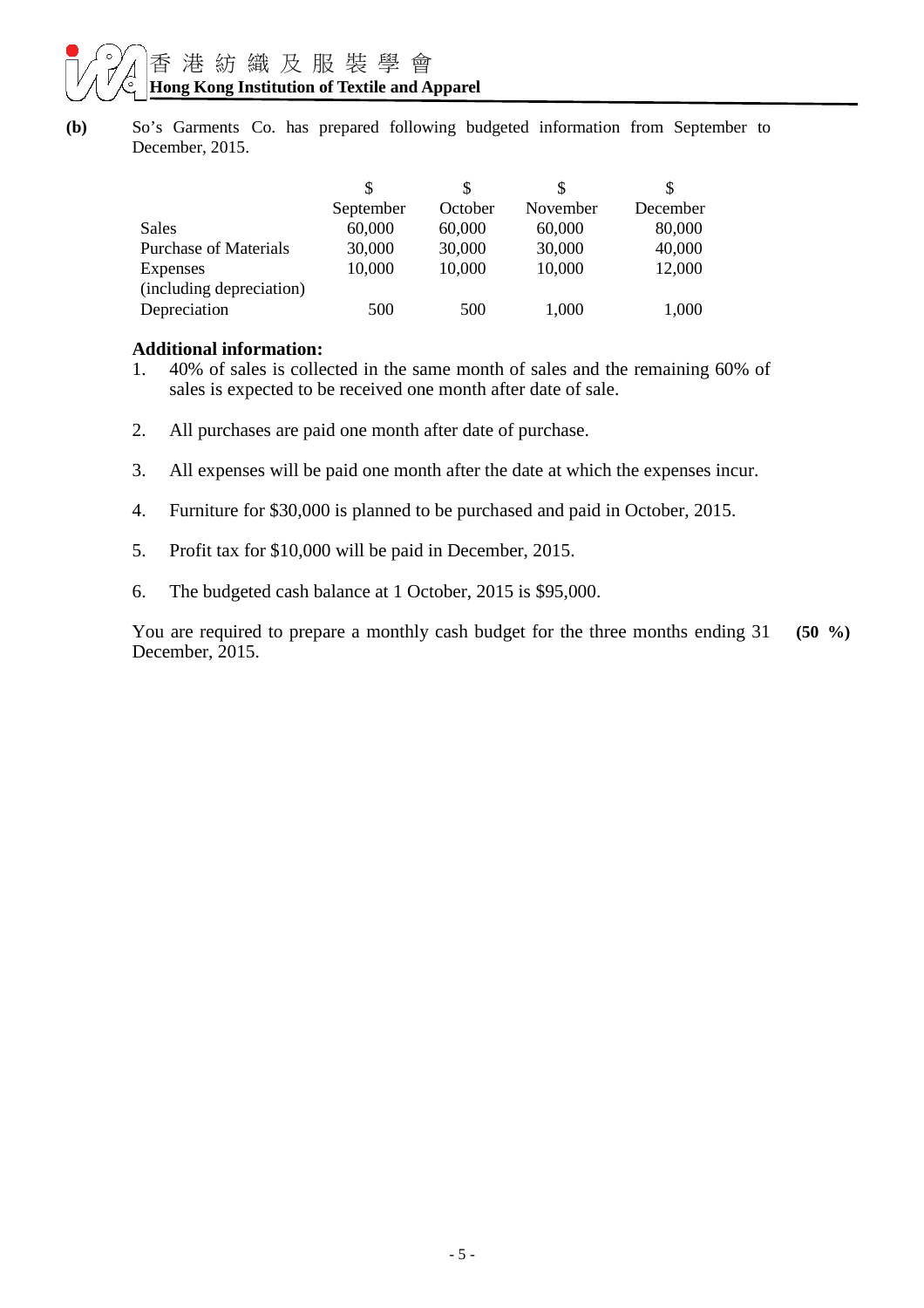

#### **Question 4**

The following trial balance was extracted from books of accounts of Ma's Garments Co. on 31 December, 2014.

|                              | DR        | <b>CR</b> |
|------------------------------|-----------|-----------|
|                              | \$        | \$        |
| Insurance expenses           | 15,000    |           |
| Capital                      |           | 700,000   |
| Carriage inwards             | 12,300    |           |
| Carriage outwards            | 29,200    |           |
| Cash at Bank                 | 500,000   |           |
| Cash in hand                 | 80,000    |           |
| Discount allowed             | 25,000    |           |
| Discount received            |           | 12,000    |
| Drawings                     | 20,000    |           |
| Electricity                  | 43,000    |           |
| Furniture and fixture        | 500,000   |           |
| Interest expenses            | 60,000    |           |
| Motor vehicle                | 400,000   |           |
| Purchases                    | 4,144,000 |           |
| Rent                         | 80,000    |           |
| Return inwards               | 36,000    |           |
| Return outwards              |           | 45,000    |
| Salary                       | 68,000    |           |
| Sales                        |           | 5,557,000 |
| Stock at 1 January, 2014     | 45,000    |           |
| <b>Sundry Expenses</b>       | 5,500     |           |
| <b>Trade creditors</b>       |           | 676,000   |
| Trade debtors                | 1,527,000 |           |
| 10% loan payable             |           | 600,000   |
| (repayable on 31 Dec., 2018) |           |           |
|                              |           |           |
|                              | 7,590,000 | 7,590,000 |
|                              |           |           |

Additional information:

1. Stock at 31 December, 2014 was \$50,000

2. Depreciation of all fixed assets is to be provided at 20% per annum using straight line method.

- 3. Prepayment of insurance expenses on 31 December, 2014 was \$2,000.
- 4. Sundry Expenses to be accrued at 31 December, 2014 is \$2,000.
- 5. The provision for doubtful debts is estimated to be \$20,000.

You are required to prepare:

- **(a)** Trading and Profit and Loss account for the year ended 31 December, 2014. **(57.5 %)**
- **(b)** Balance Sheet as at 31 December, 2014. **(42.5 %)**